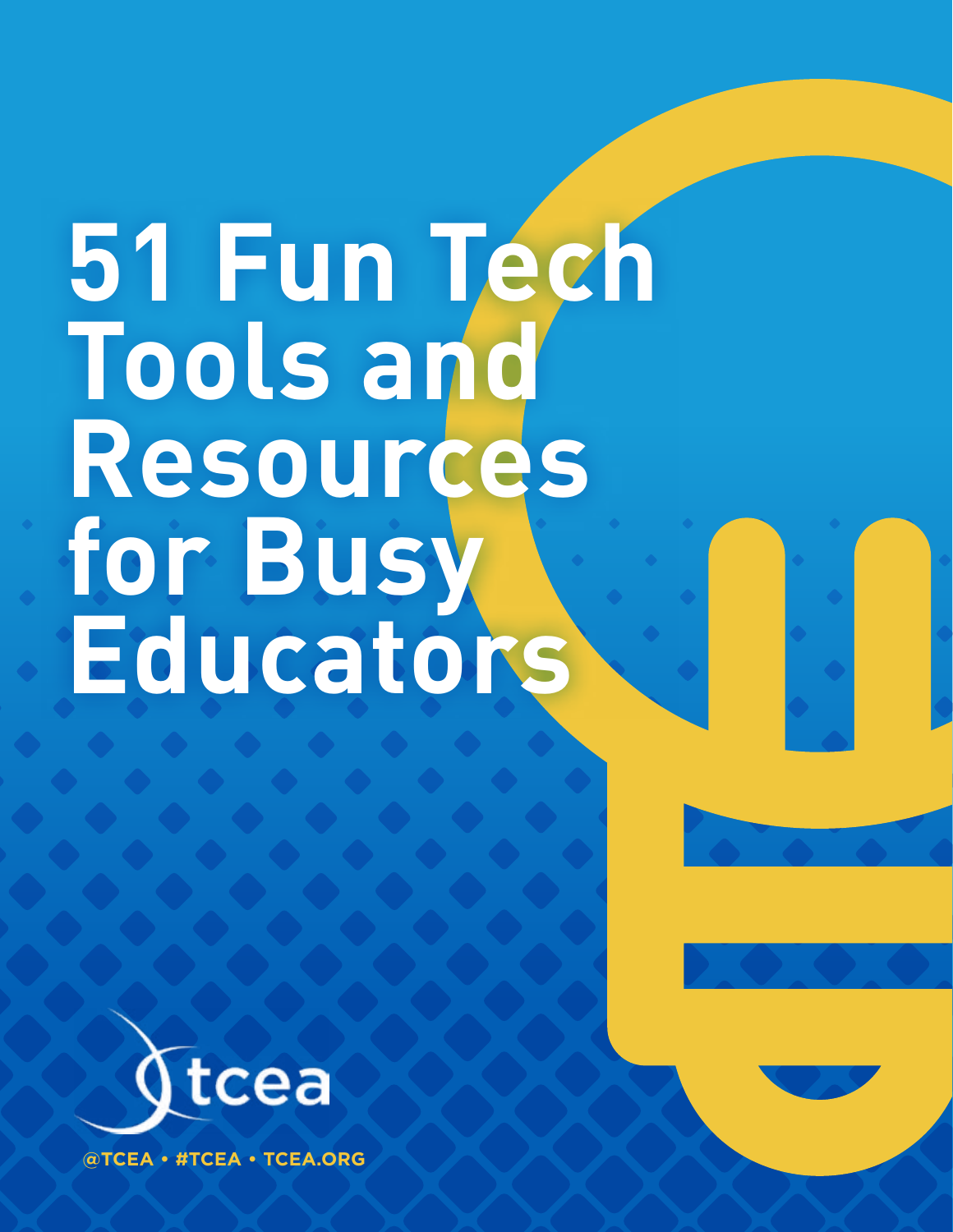

**So often in education, we struggle to find the right tools and strategies to make learning happen. The fact is, there are only so many hours in the day. It's often helpful to have a trusted guide to point you to the most effective technology, methods, and ideas.**

**That's why TCEA has put together this ebook filled with powerful tools that you may not have heard of before. TCEA supports educators in a number of ways and is always on the lookout for great resources to use for learning.**

**All the tools in this ebook were free at the time of its publication and follow sound instructional practices. We hope you enjoy them — and that they help to save you a little time and better engage your students!**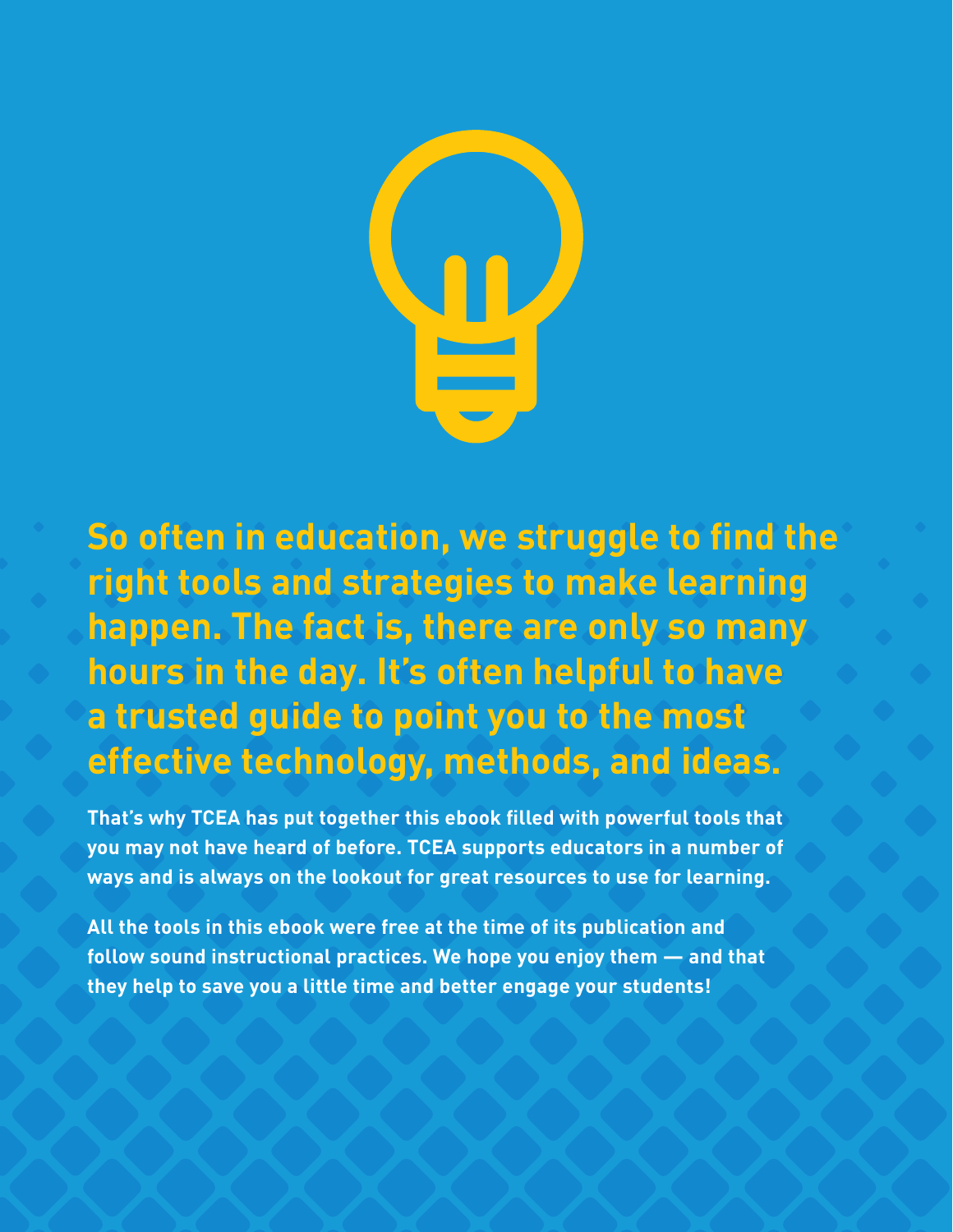# **TABLE OF CONTENTS**

| <b>ENGLISH LANGUAGE LEARNER AND ENGLISH</b><br>AS A SECOND LANGUAGE AND STRATEGIES 13 |    |
|---------------------------------------------------------------------------------------|----|
|                                                                                       |    |
|                                                                                       | 16 |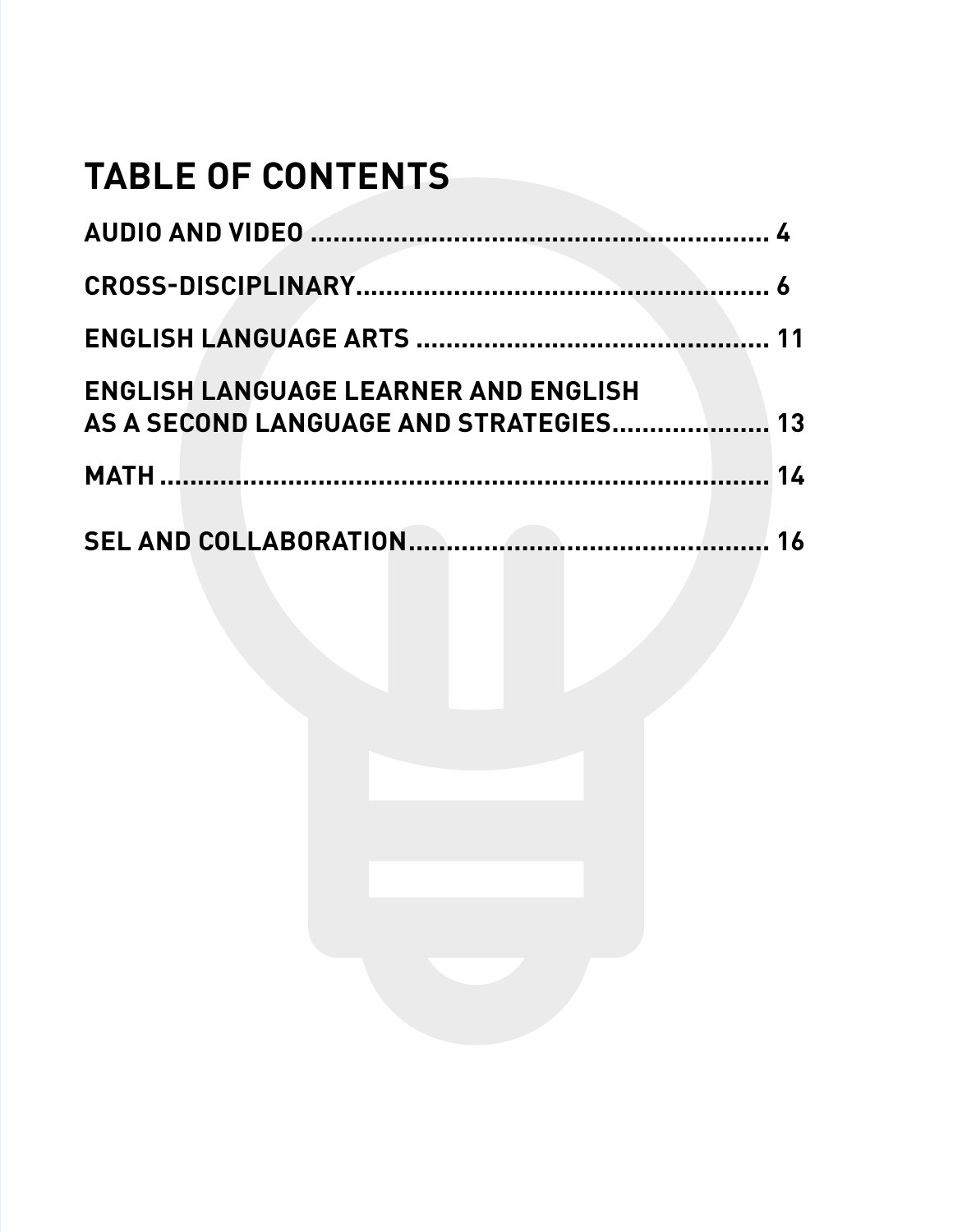## **AUDIO AND VIDEO**

**Audio and video tools have been popular for decades. Check out how contemporary digital A/V resources can help students connect with your material.**

#### Adding Sound to Virtual Meetings or Classes

If you want to help keep your audience involved during your next meeting or class, try using some of the fun sounds on this **[soundboard](https://www.classtools.net/soundboard/)**. There are 15 to choose from, and they include a laugh track, the trumpet call that starts a race, people "ooh-ing and ah-ing," and more. The sounds last only about three or four seconds each.

### Sodaphonic **Example**

**4 | tcea.org**

**Sodaphonic** is an online audio editor that lets you record and edit your recording easily. You can cut, copy, and paste sections of sound in order to make a perfect audio clip. What's really nice about it, (besides the fact that it's free), is that it runs in the browser, so you don't have to download and install software to your computer. There is also a Chrome extension. It's also simple to use, which makes it great for student use. A free registration is suggested, but not required.

## Blob Opera\*

**Google Arts and Culture provides this [fun sound activity.](https://artsandculture.google.com/experiment/AAHWrq360NcGbw) Drag and pull cute singing blobs to create harmonies, songs, and more. No music skills are required.**

**\*Image of Blob Opra**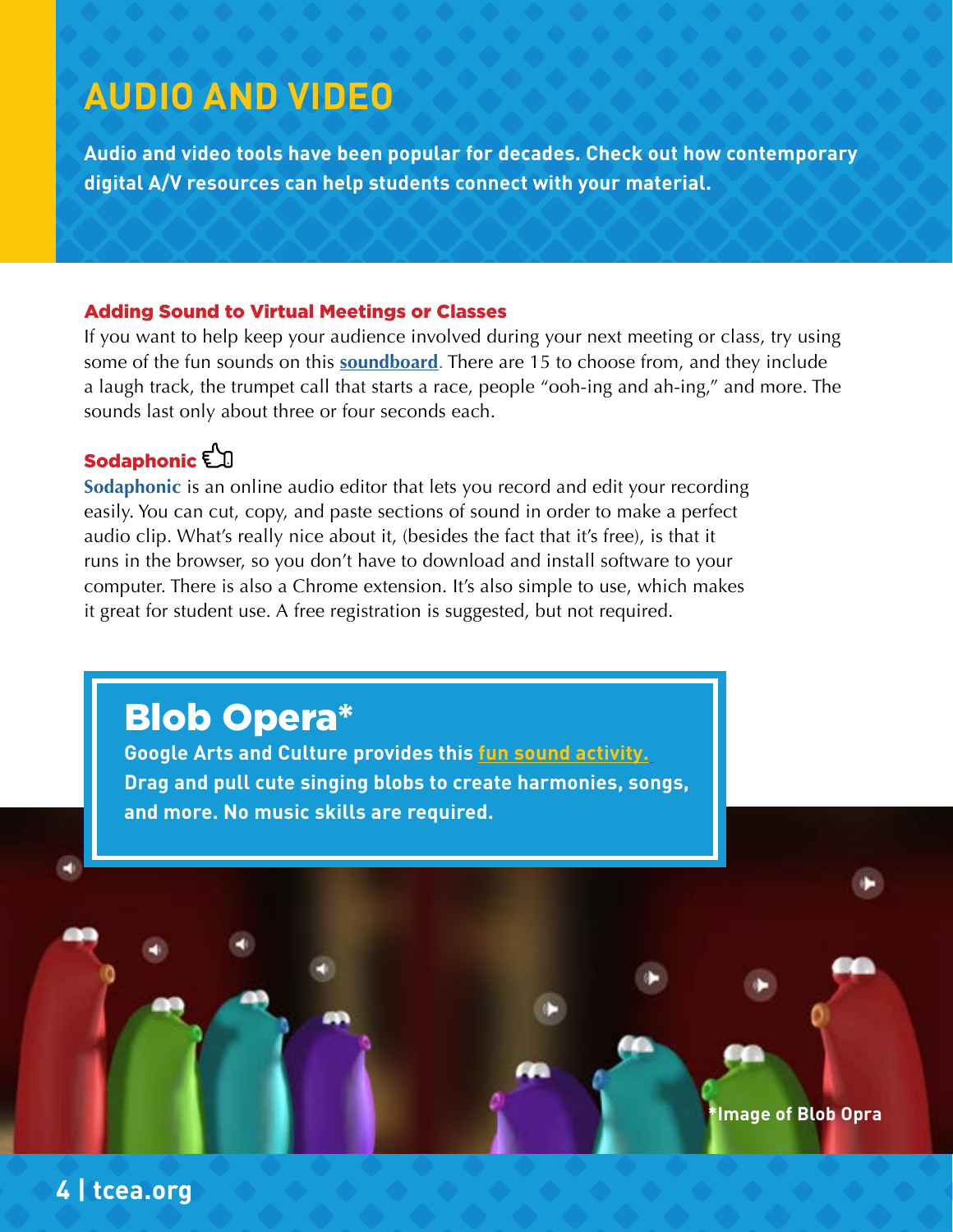#### Classroom-Safe Video Learning and Creation

**[Zigazoo,](https://www.zigazoo.com/)** available at no-cost for both **[Android](http://Android)** and **[iOS](http://iOS)** devices, encourages "short-form video" creations from children. Billed as the "TikTok for kids," Zigazoo offers a variety of creative options and enables children to generate video responses to educational content in a safe environment. You can read more about this tool **[here](https://blog.tcea.org/safe-video-learning-and-creation-with-zigazoo-classroom/)**.

#### Free Music and Sounds for Elementary Projects

Looking for free music or sound effects? **[Audio Library](https://www.youtube.com/channel/UCht8qITGkBvXKsR1Byln-wA)** from YouTube Studio is our go-to source because no attribution is required. Check out some of our favorite fun sound effects, too: Muscle Car Rev, Calimba, Jigsaw Puzzle, and Cartoony Bounce to Ceiling. You will need to log in to your YouTube account and find the audio library.

#### Online Screen Recorder and Video Editor

**[RecordCast](https://www.recordcast.com/)** brings the functionality of **[Screencastify](https://blog.tcea.org/?s=screencastify)** and **[Loom Pro](https://blog.tcea.org/?s=Loom+Pro)**, but without requiring browser add-ons or downloads. That, and its "FREE" label make it an amazing find. It has a 30-minute time limit for recordings and offers a timeline that allows you to add audio tracks and overlay text. You can also record your screen, screen and webcam, or webcam only. To use the program, you will need to create an account and verify your email.

#### Crowd Buzzer

Need a fun, free way to provide buzzers and a leaderboard for some classroom competition? **[Crowd Buzzer](https://crowdcontrolgames.com/pages/crowd-buzzer)** has you covered. As the host, the teacher goes to **[http://ccg.buzz/host](http://ccg.buzz/host )** and puts in a title for the game. Students then go to **<https://ccg.buzz/>** and enter the game code they see in the top left hand corner of the teacher's screen. The teacher asks questions and students try to be the first ones to buzz in with the right answer.

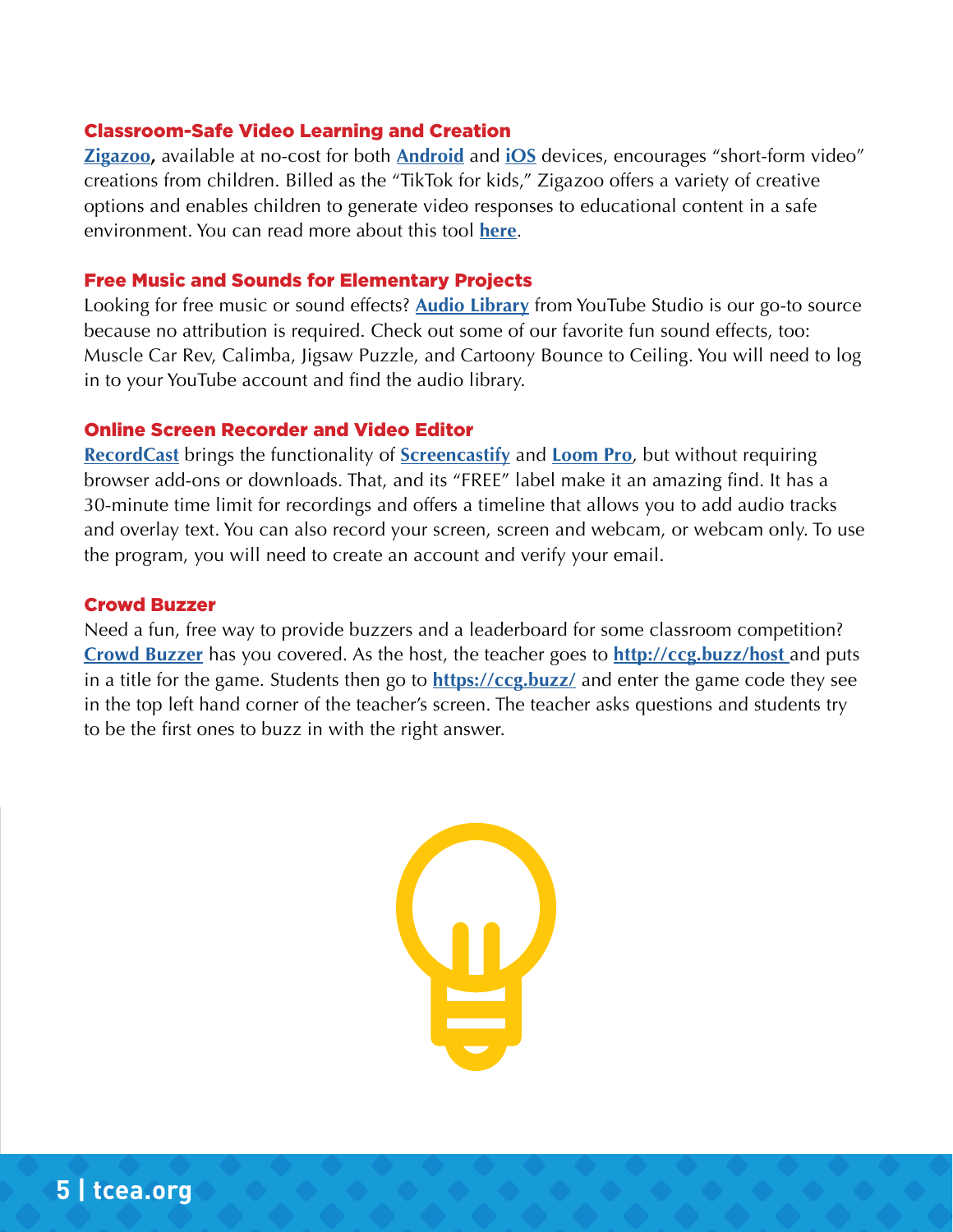## **CROSS-DISCIPLINARY**

**Some tools and resources provide solutions tailored to specific education challenges. Others, like that ones highlighted in this section, can be used in many teaching scenarios. How will you put them into action?**

#### Unbelievable Teacher Tools

**[Flippity](https://www.flippity.net/)** has one of the most useful collections of free online tools for the classroom. From flashcard makers to randomizers, scavenger hunts to timelines, bingo games to badge trackers, this site has it all. Each tool includes a demo video, detailed instructions, and a template. Amazing!

#### Classroomscreen

**[Classroomscreen](https://classroomscreen.com/)** was designed by teachers to help students focus on their immediate tasks and activities, and it works like an educational multitool. It provides 13 different widgets for free, including a timer, traffic light, random name picker, sound level monitor, drawing tool, poll, and work condition symbols (i.e work together, ask neighbor, whisper, or silence).



#### Save the Planet with the Ecosia Search Engine

**[Ecosia](https://www.ecosia.org/?c=en)** works like all the other search engines, except for one major difference: With their profits, they plant trees around the world, more than one million of them so far. As if that's not enough reason to use them, they are also completely privacy friendly, which means they don't sell your data to anyone or use third party trackers. And they have a **[Chrome extension.](https://chrome.google.com/webstore/detail/ecosia-the-search-engine/eedlgdlajadkbbjoobobefphmfkcchfk)** Make your search count!

#### Bamboozle for Gamification

If you want to gamify learning in your classroom, check out **[Bamboozle](https://www.baamboozle.com/)**. The setup to create a game is simple and fast. The games can then be played as a whole class or by individual students. A free, basic account is available for educators with limited access. But the Plus version is really nice, includes a huge library of already-constructed games, and is only \$7.99/month or \$59.88/year.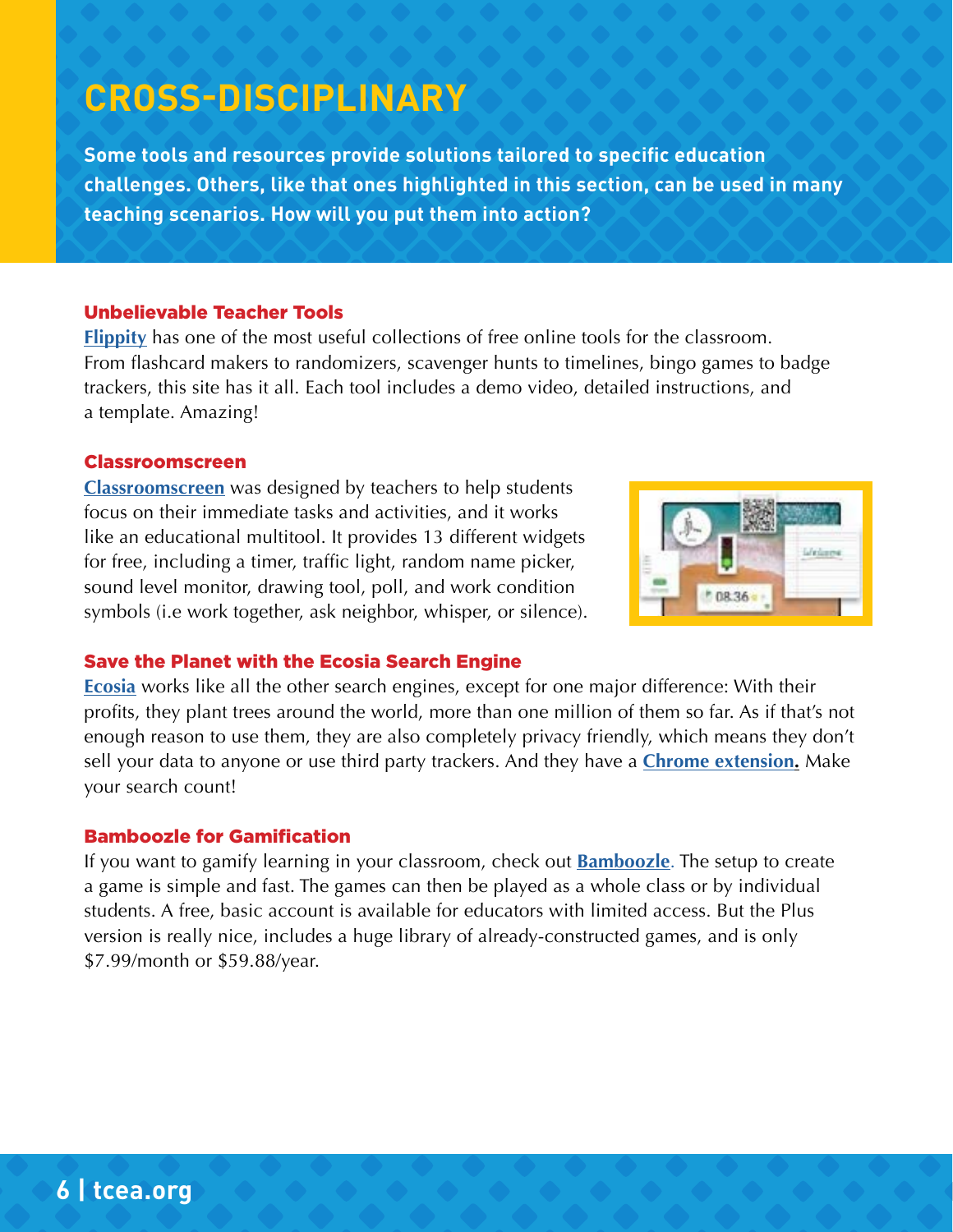#### Assessment-Based Feedback Tool: Blooket

With a free account, teachers can use **[Blooket](https://www.blooket.com/)** to host a question set with a specific game mode. There are eight possible game modes that use the same question set. Students can earn points in different ways in each game mode, including a "classic" mode that is like **[Kahoot](https://blog.tcea.org/?s=kahoot)**. This game is displayed via screen or projector, then students compete on their own devices tracks student progress, keeping a record of student responses. In turn, students can track their statistics via a global leaderboard.



#### Creating Infographics (and More) with Icograms

If you've ever enjoyed building things in SimCity, then **[Icograms Designer](https://icograms.com/icograms-designer.php)** will bring back fond memories. To start with, Icograms opens to a plain screen with a big box. Into that box you can click-and-drag all sorts of icons that are provided. You can save your infographic to PNG or JPG image formats without creating an account, which is a big plus. The Basic account, which is free, offers more than 3,050 icons, 390 templates, and lets you save eight designs. It requires attribution.

#### Digital Tool for Semantic Maps

Use **[yED Graph Editor](https://www.yworks.com/)** to create beautiful word or concept maps. While you can use the program on your Windows, Mac, or GNU/Linux computer, you can also use it in your browser. **[yED Live](https://www.yworks.com/products/yed-live)** is the online, live version that features Google Drive integration (as well as other cloud storage tools) and the ability to export files. And yes, of course, it's completely free.



#### **Rebrandly**

**[Rebrandly](https://www.rebrandly.com/)** allows you to quickly and easily create shortened URLs for students (or adults) to use to access websites. You create a domain name that makes sense for your classroom and then get started shortening long web addresses as needed. Unlike other shorteners, Rebrandly is not blocked by school filters. The free version provides up to 500 branded links.

#### Loru Games for Learning Practice

**[Loru Games](https://lorugames.com/about)** is a newcomer to the ed tech world. Teachers create question sets or use ones already created, and students play engaging games to master the content. The site works on all devices with access to the web and has been optimized to work on Chromebooks. It offers a free version as well as a paid one that includes individual student learning tracking.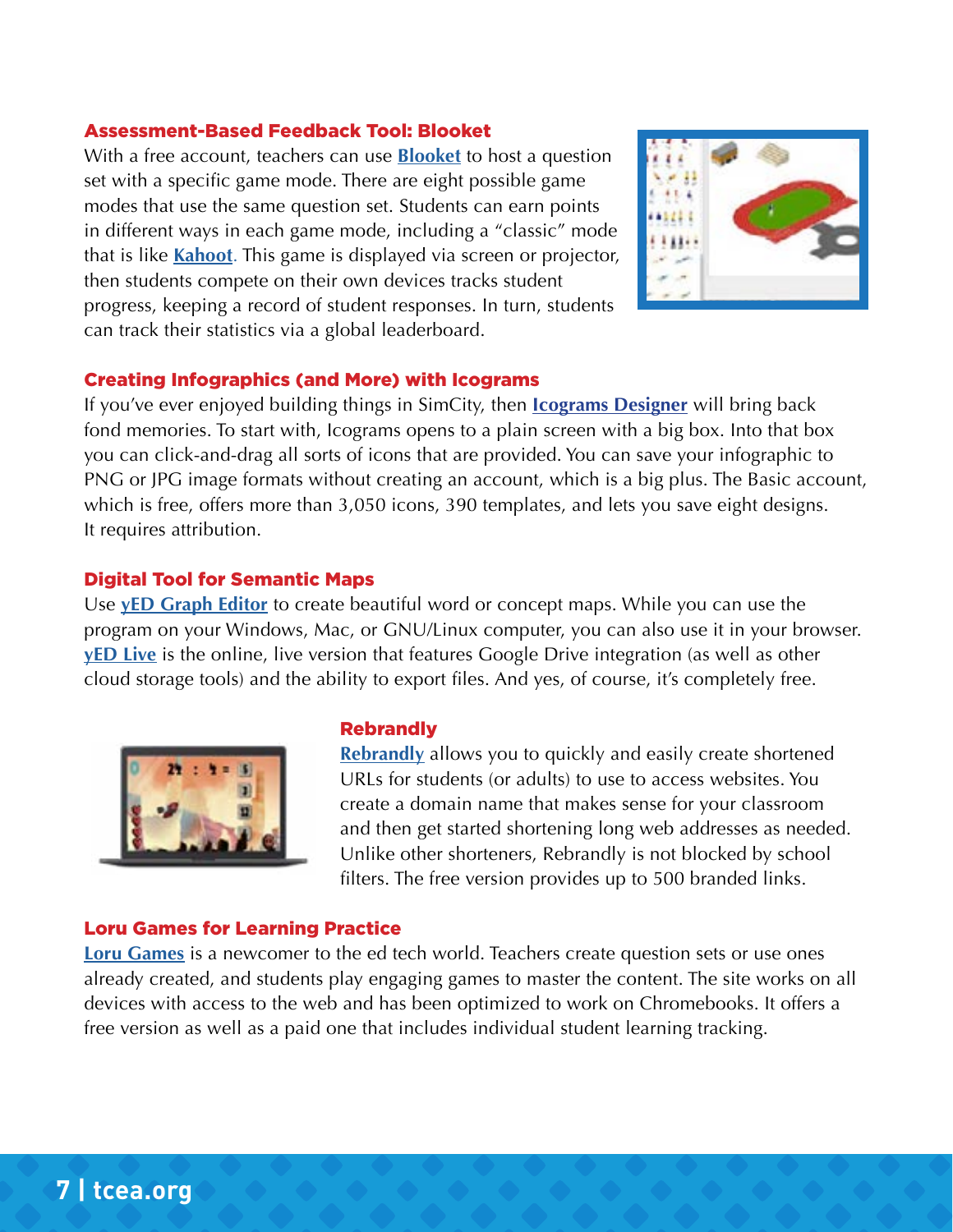#### Avatar Yourself

Your students can use this **[free avatar creator](https://avatarmaker.com/)** to design what an author or a character from a book they are studying should look like. It can also be used for social-emotional Learning and much more. The completed avatar can be downloaded as a PNG file.

#### Introducing Vimboard

A modern puzzle-making tool, Vimboard creates an interactive learning experience by combining puzzle making with a multiple-choice question set. As students respond with correct answers, an image is revealed. Vimboard is free and you can use any of its pre-existing puzzles and content to get started.



#### Increase Student Engagement with Videos

**[Edpuzzle](https://edpuzzle.com/)** is a life saver when it comes to assigning videos to students to watch. This tool allows teachers to embed questions, narration, or notes throughout any video from a variety of sources to check for comprehension and ensure students are fully engaged. The free version of the tool allows space for up to 20 videos at a time.

#### Make Learning Visible

**[GrokSpot](https://www.grokspot.org/)** is a feedback, reflection, and discussion tool that helps make learning visible in the classroom. The teacher assigns a prompt for the students to answer using any device with web access. In addition, he can ask a "how confident are you that you can…" question to follow the prompt. The Basic version is free and includes unlimited custom prompts, real-time response tracking, unlimited student responses, and unlimited collaborative discussions. The Professional version (\$25/year/teacher) also offers access to their extensive prompt library, individual student reports, and group reports.

#### Have Students Create Their Own Logos

**[Text Giraffe](http://textgiraffe.com/)** lets you type in your text (like the title of your presentation, for example) and then select what you want it to look like. There are so many different graphics, colors, and font styles to choose from. It also offers a powerful opportunity to help students learn what is good and what is bad when it comes to design.

#### Carrot2

**[Carrot2](https://search.carrot2.org/#/search/web)** organizes your search results into topics. You can see them in a list, a treemap, or a pie chart. And it includes a safe search feature. With an instant overview of what's available, you will quickly find what you're looking for.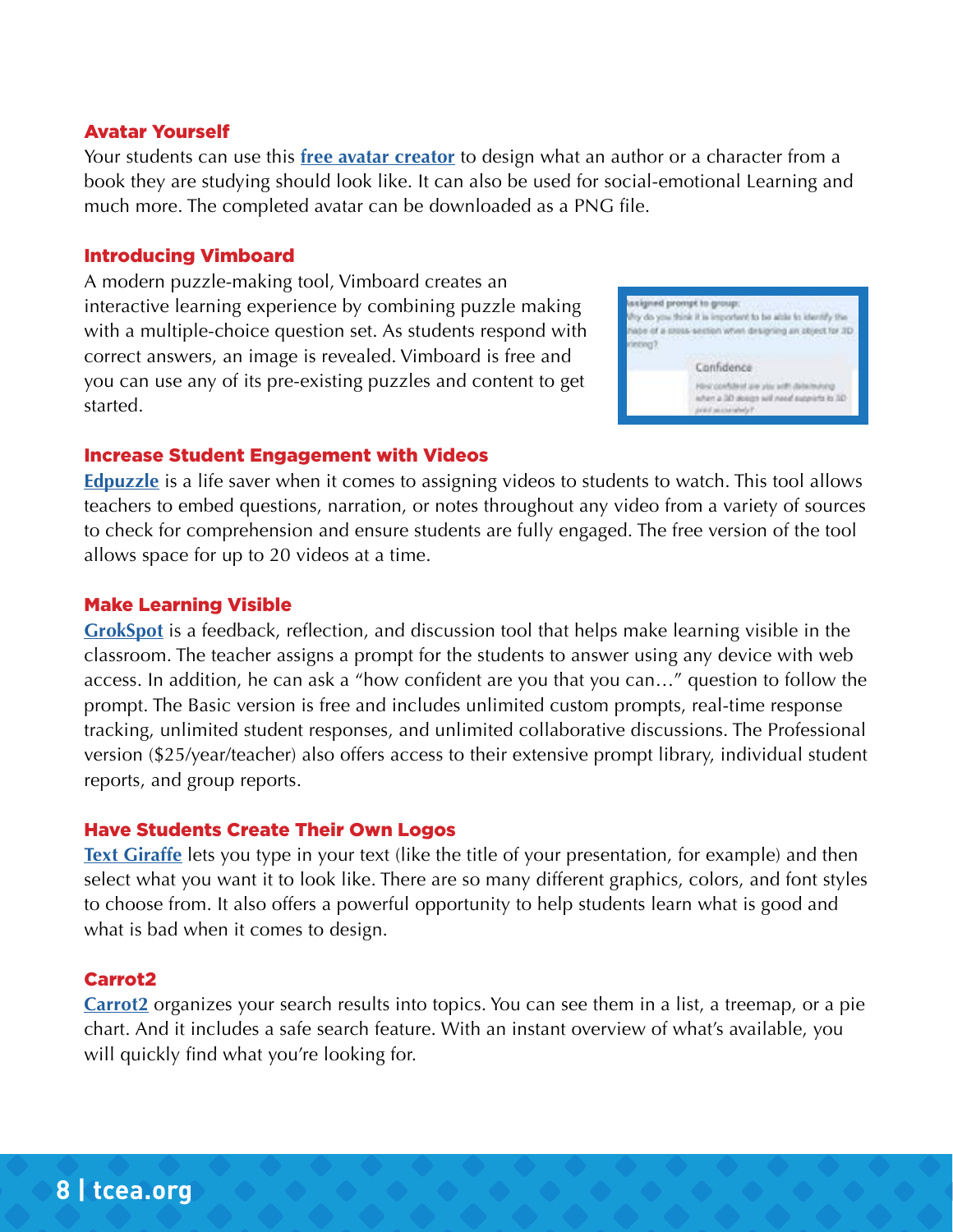#### Finding Alternatives

If you are looking for an alternative to a piece of software that you can't quite afford or to a website or tool that has gone away, use **[AlternativeTo](https://alternativeto.net/)**. This site uses crowdsourcing to find alternatives to all the most popular resources that we use in our digital lives. Just type in the name of the product that you need to replace, and lots of ideas pop up. You can even filter the ideas by device or operating system. This is a powerful way to find free resources for your students to use at school or at home.



#### Release Your Inner Artist and Destress

Many of us at TCEA are old enough to remember fondly hours spent creating with the Spirograph, a fabulous drawing tool for those of us who really aren't able to draw. Now there's a free, online version available called **[Inspirograph](https://nathanfriend.io/inspirograph/)**. Since you're using your mouse instead of a pen or pencil, it's a little bit harder to maneuver. But it's still tons of fun and very relaxing in these stress-filled days.

#### Another Free Assessment Tool

**[DOOZY](https://doozy.live/)** lets you create free multiple-choice and short-answer quizzes, then share them easily with up to 100 students. No account registration is required for either the teacher or the kids, which is great. But that also means that data from the quizzes taken is not saved. You can also modify existing quizzes to save time.

#### Photo Joiner Collage Maker

Create beautiful photo collages with **[Photo Joiner](https://www.photojoiner.net/collage-maker/editor)**, a free, online tool. You can join images vertically or horizontally, make memes, and even more.

#### Notetaking and Organization

With its beautiful design, multimedia file support, and a great price point (free), you will absolutely love **[Zoho Notebook](https://www.zoho.com/notebook/).** Notebook boasts a robust GUI editor with about every tool you could want, including:

- Font styles (e.g. bold, italics, underline, strikethrough, and highlighting background color)
- Alignment
- Indent
- Ordered and unordered lists
- Checkboxes
- Links
- Image insertion
- Horizontal rule
- Tables
- Quotes
- Insert code

In addition to those wonderful features, you get spell check, reminders, and the ability to change the color of the background. What's more, it allows for private/public sharing of a note, notemerging, versioning, copy and move, and locking of the note. When locking a note, you simply enter a passcode to access it. You can attach files, draw, and make to-do lists on the fly.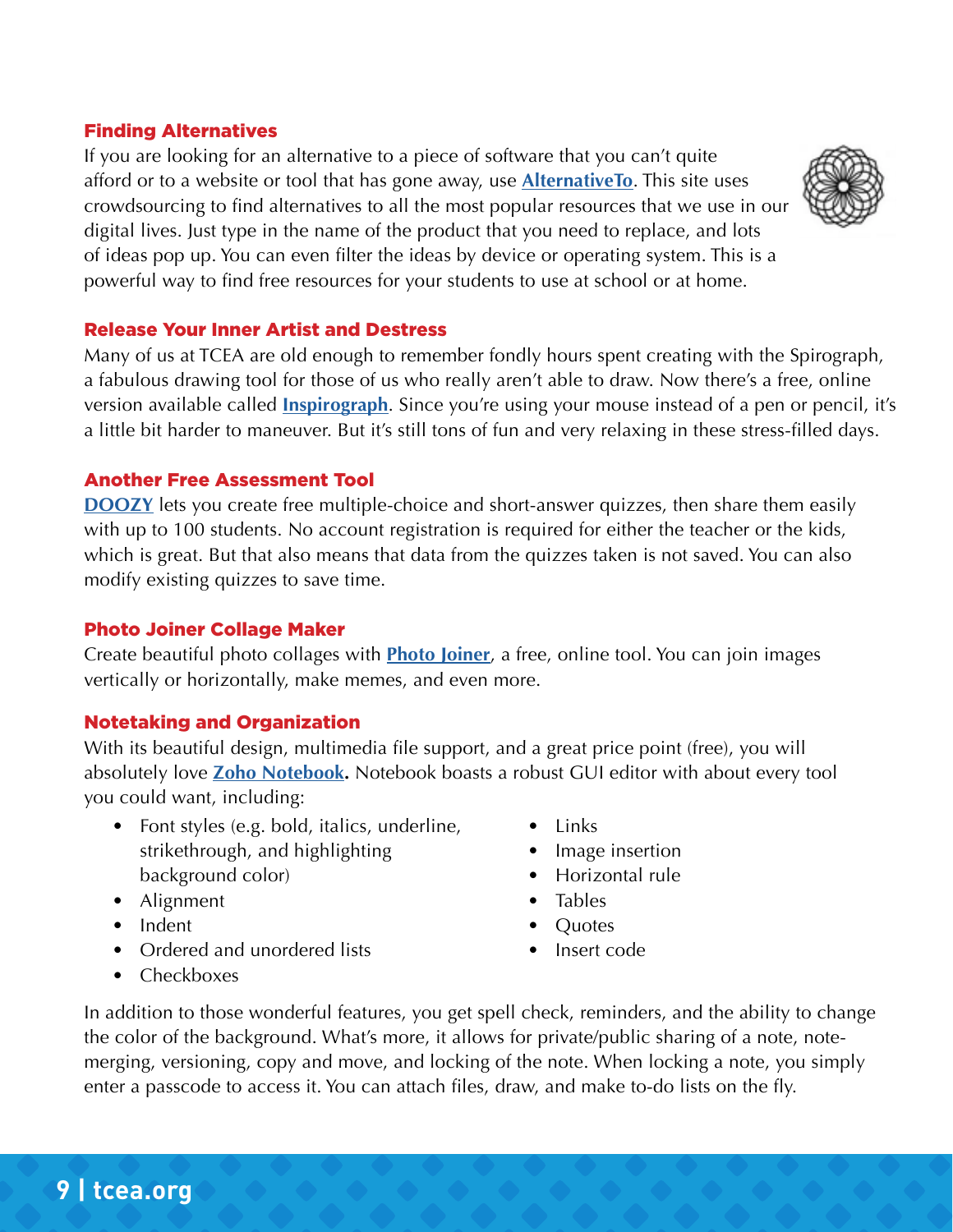#### Cloud Stop Motion

**[Cloud Stop Motion](https://cloudstopmotion.com/)** is a powerful, free stop-motion animation package which runs directly in the browser on any device. There is nothing to install, everything is saved to the cloud. You can switch devices seamlessly at any point. Work with your animation on a zoomable, scrollable timeline. Add sound effects, music, titles, credits, and speech bubbles. And you can render the finished product to an MP4 movie. There's also an extensive library of audio, backgrounds, and styles included.

#### WordWall Shape Spinners

**[This site](https://wordwall.net/en-gb/community/shapes-spin-the-wheel)** offers several different shape spinners, which are great for random writing assignments, identifying pictures of countries, matching shapes, and many other things you can dream up. Most of the spinners on this site require a free account, so you can use a Google authenticated

#### AnswerGarden for Instant Feedback and Brainstorming

Create an **[AnswerGarden](https://answergarden.ch/)** by entering a topic for discussion. Students then respond via the web, entering their own answers or selecting answers from ones provided by the teacher. All the responses are then used to create a word cloud. Even better: No registration is required by the teacher or the students.

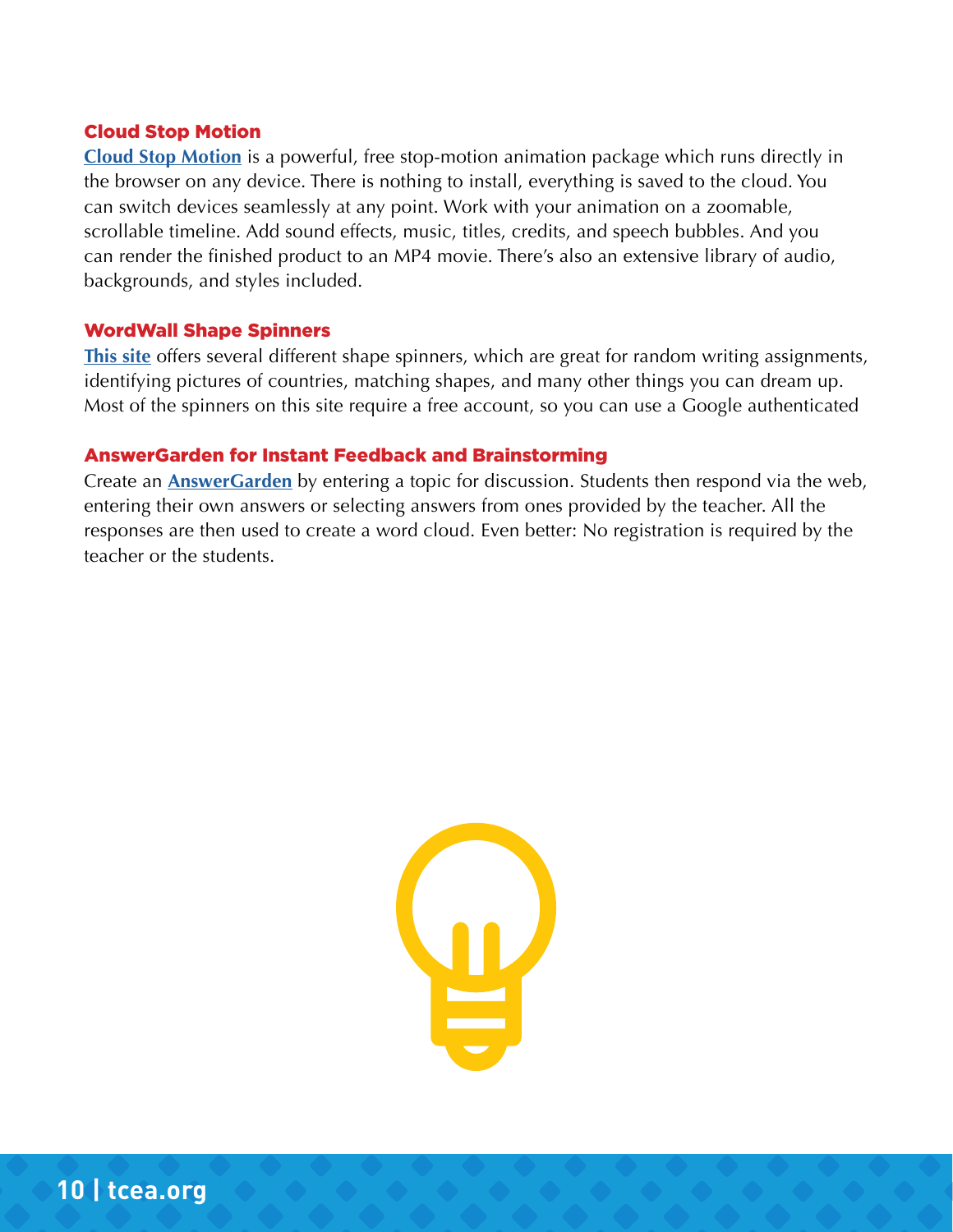## **ENGLISH LANGUAGE ARTS**

**These handy resources can help build literacy, encourage creative writing and thinking, and engage learners of all types in language learning.**

## Readworks<sup>En</sup>

One of the best resources to help students improve their reading comprehension is **[ReadWorks](https://www.readworks.org/)**. This site leverages "cognitive-science research to create high-impact instructional materials and tools that are designed for immediate use within the practical realities of current U.S. classrooms." What makes it even more astonishing is that it is completely free.

Students can access their reading online to highlight, annotate, and complete assignments or they can be printed out. Teachers can access progress reports and automatic grading. And again, it is all free with a simple teacher registration. ReadWorks has content and resources for grades K-12, so it is a must-have tool in your arsenal.

#### Google's Reading App Rivet

The main benefit of Rivet is that it includes a fast-growing library of over two thousand free ebooks. These books cover a wide range of topics and have been leveled by context experts. It offers the following features:

- **• Tap for Help:** Tap a word to have it read to you.
- **• Say the Word:** Readers can read aloud. The app will let them know what they pronounced right or wrong. It will assist them in getting their incorrect pronunciation, right.
- **• Definitions and Translations:** Definitions are available for every word. Translations into more than 25 languages for non-native speakers are also present.
- **• Follow Along:** Students can follow along as Rivet reads full pages of text aloud. Highlighted words appear so readers can follow along.
- **• Real-Time Feedback:** As students read text aloud, Rivet will offer support if it detects a struggling reader. At the end, students can see how they did. To protect privacy, all processing of speech takes place on the device (not the web).
- **• Earn Digital Badges and Points:** Students earn digital points and badges.

Get Rivet for your **[Android](https://play.google.com/store)** or **[iOS](https://apps.apple.com/us/app/rivet-by-area-120/id1405632917)** device. What's more, it's globally available for Chromebooks in 11 different countries including the US. There is also a **[Teacher's Guide](https://rivet.page.link/educator-guide)** for classroom use.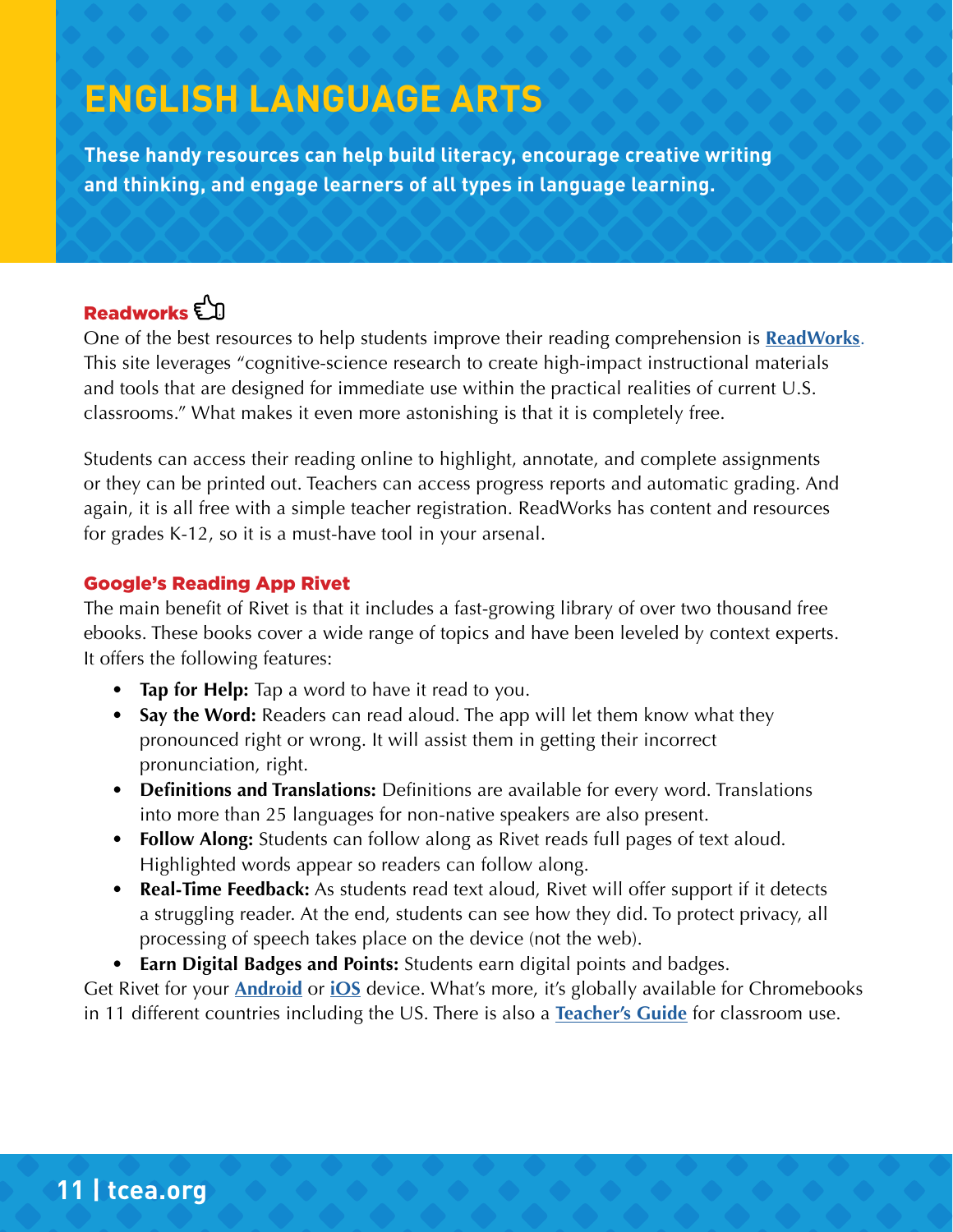#### Random Emoji Generator Writing Prompt

**[Ian Byrd](https://twitter.com/IanAByrd)** designed this quick and easy **[Random Emoji Generator](https://www.byrdseed.com/emoji2/)**  writing prompter for busy teachers. Opening the page will produce an emoji that the student should write about. When he runs out of things to say about the first emoji, he can select "And Then" and another random emoji will be produced next to the first one to continue the story. This can go on for as long as the student likes.



*(Note: Some of the less than perfect emojis are included in this, so your student might get a toilet or the infamous poop emoji.)*



#### Reading Vine

Finding good reading passages that have comprehension questions and Lexile ranges can be difficult. And finding them for free is almost impossible. But luckily for strapped educators everywhere, there is **[Reading Vine](https://www.readingvine.com/)**. "Rather than a one size fits all curriculum, Reading Vine offers supplemental reading practice that can be personalized to fit a student's or group's exact needs. Teachers, parents, and tutors simply choose appropriate passage

text/questions as desired, and then save, download, or print it out and share with the students." The site has reading sets and reading passages for grades K-12 and for Lexile ranges from 0 to 1300+. All of it is searchable by skill set, age, word count, Lexile, genre, and topic. The teacher has to register to use the site, but there is no other charge for its use.

#### Room Recess

**[Room Recess](https://www.roomrecess.com/)** has online games that reinforce important skills vital to students in grades K-6. It was developed entirely by an elementary school teacher with the goal of reinforcing fundamental learning concepts in math, reading, spelling, language arts, typing, and problem solving. Because their learning games are free, students do not have to register or have an account to use the site.

#### Teaching Students about Media Bias

Teaching high school students to understand and see media bias can be difficult. **[AllSides](https://www.allsides.com/unbiased-balanced-news)**, however, can help. News articles about current events are shared from a variety of sources, which are identified, based on a study, as "from the center," "from the right," or "from the left." It's a great way to compare and discuss the differences in reporting. The site also offers **[media](https://www.allsides.com/media-bias/media-bias-ratings)  [bias ratings](https://www.allsides.com/media-bias/media-bias-ratings)** for more than 800 sources.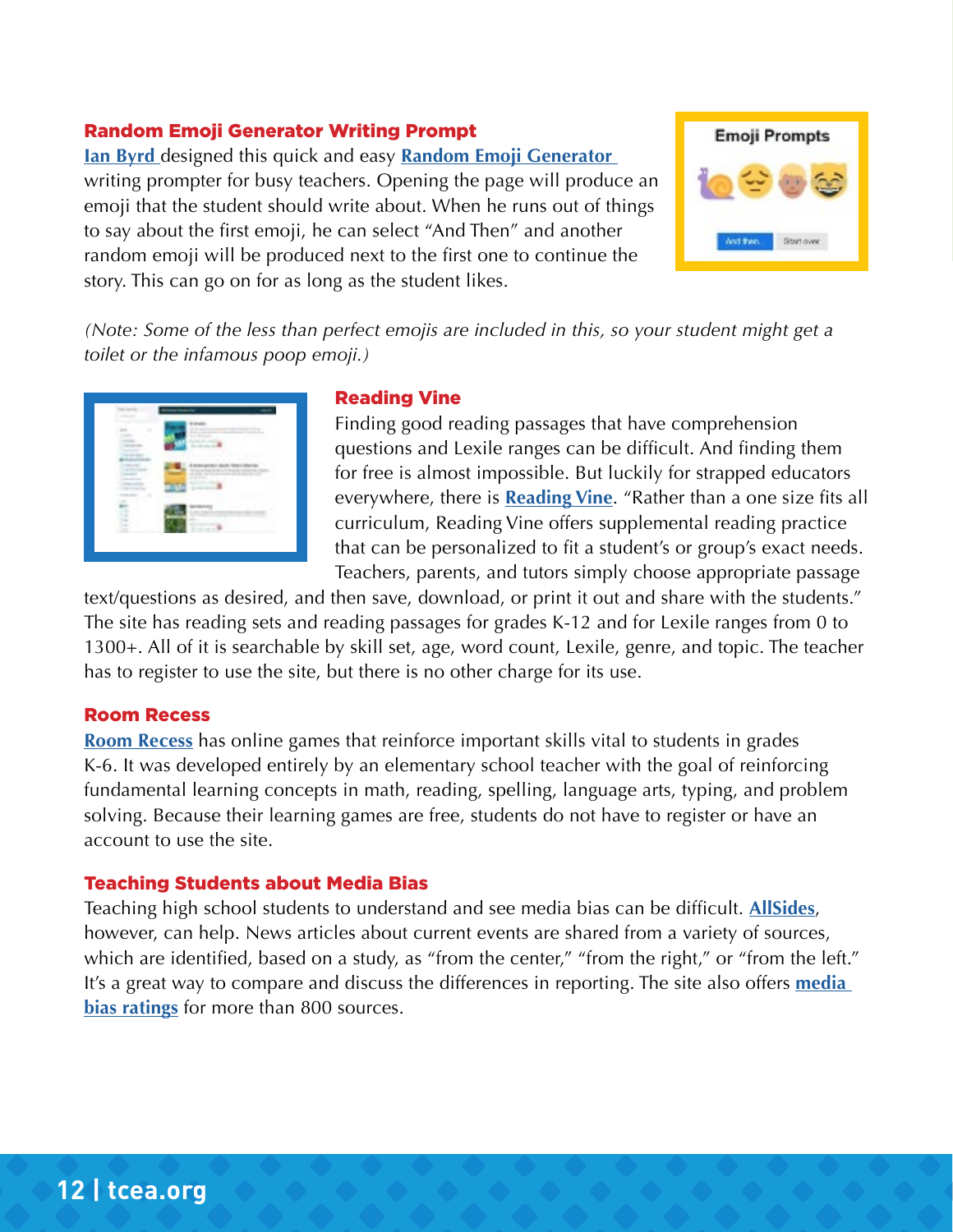## **ENGLISH LANGUAGE LEARNERS AND ENGLISH AS A SECOND LANGUAGE**

**These tools are designed with the specific goals of English language skills and supporting learners whose first language is not English (ELL and ESL).**



#### For Your Elementary ESL Students

**[Games to Learn English](https://www.gamestolearnenglish.com/)** has more than 20 free games to help students practice grammar, vocabulary, pronunciation, and more. A student can play the games from the website or the teacher can create an account. The website has detailed information about each game. The GTLE site also gives information on their updates. It's a great site for your ELL or young beginners.

#### Create Your Own Rebus Activities

Solving a rebus puzzle can be a great learning activity for students of any age. Because it uses non-linguistic representation of familiar things, it is one of the high-effect-size strategies. And it can help with spelling and vocabulary skills as well. You can create your own rebus at **[this free](https://www.festisite.com/rebus/)  [website](https://www.festisite.com/rebus/)**. The site will let you choose between using their own images or emoji characters. You can also turn on the ability for hints about some of the drawings to be shown.

#### A Safe Place to Collaborate and Share

**[YourKnow](https://yourknow.com/front/Home)** is an online collaboration area where the teacher creates a group and invites students to it. It lets you upload texts and create private or public discussion groups about them. ESL students can post their own writing here and get feedback, and comments in a private group.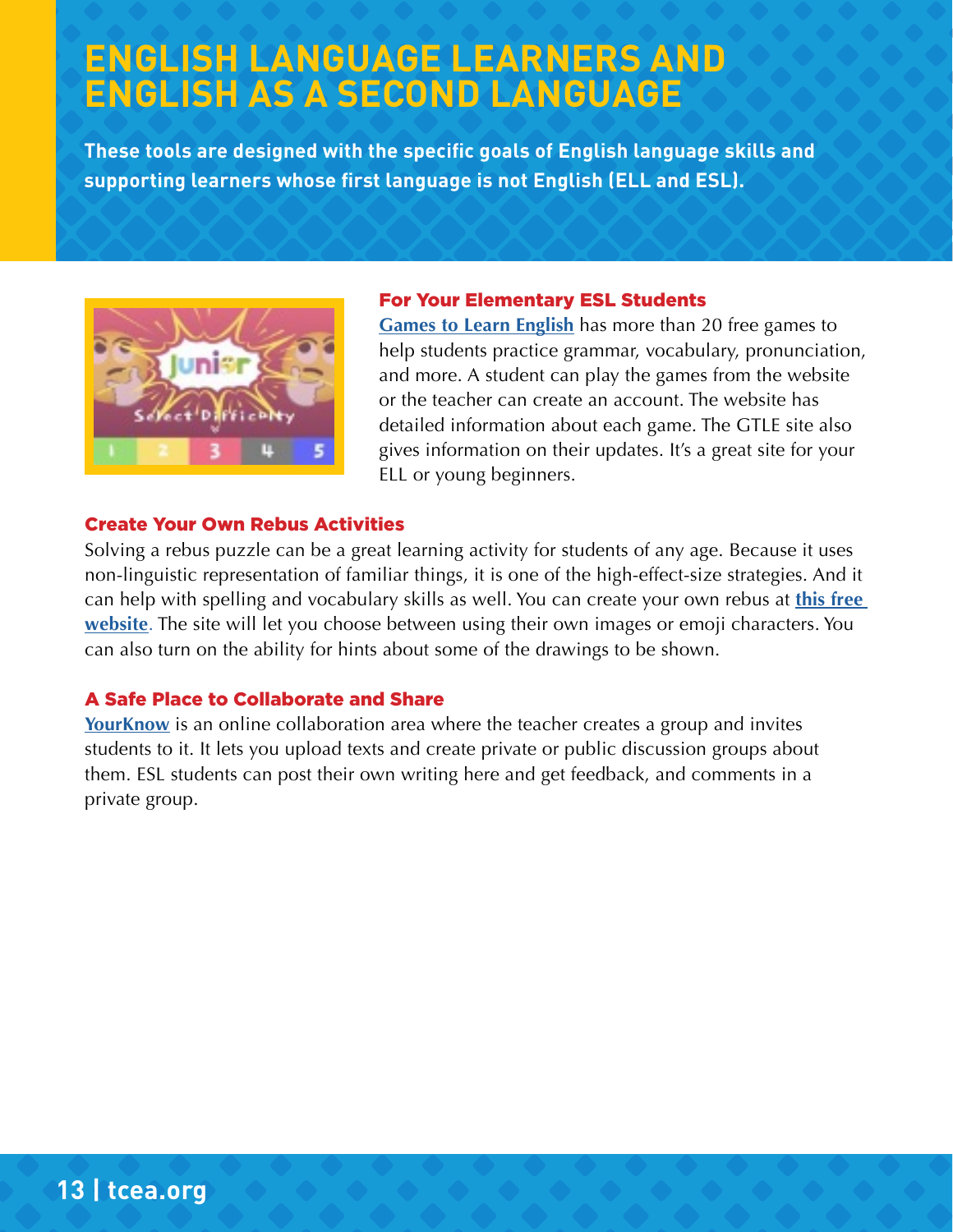## **MATH**

**Math is integral to tech. But tech can also help students pick up crucial math skills. Check out these nifty math resources.**

#### Math and Emojis

**[Solvemoji](https://www.solvemoji.com/)** is a free website that makes math puzzles using emojis and they are great for math warm ups and "bell ringers." There are ten levels of difficulty in classic, grid, or word types. You can create an account to join the leaderboard or just solve puzzles on the website without an account. You can also follow @slovemoji on Twitter. Note, there are ads throughout the website.



#### Graph Free

**[Graph Free](https://www.graphfree.com/)** was specifically designed for high school math teachers (and their students). It can be used with a wide variety of graph types and is very simple to use. No registration is required.

#### Would You Rather… ? Math

**[Would You Rather Math](https://www.wouldyourathermath.com/)** is awesome! It offers a number of two-statement scenarios that will spur debate, discussion, reasoning, and writing in the math classroom. One example is this: "Would you rather receive a gift of: \$1.50 for every month of your life OR a nickel for every day of your life?" The questions are separated into four grade levels: K-2, 3-5, 6-8, and 9-12.

#### SolveMe Puzzles Who Am I?

In each **[Who Am I?](https://solveme.edc.org/whoami/)** puzzle, a number robot offers clues about who the puzzle represents. The goal is to fill in the blanks for its digits and solve the mystery. Logical thinking is critical here. There are currently more than 200 visual, interactive mathematical puzzles or students can create their own puzzles to share with friends or the SolveMe Community. Students can play without an account or log in to keep track of their progress. And all SolveMe activities are self checking.

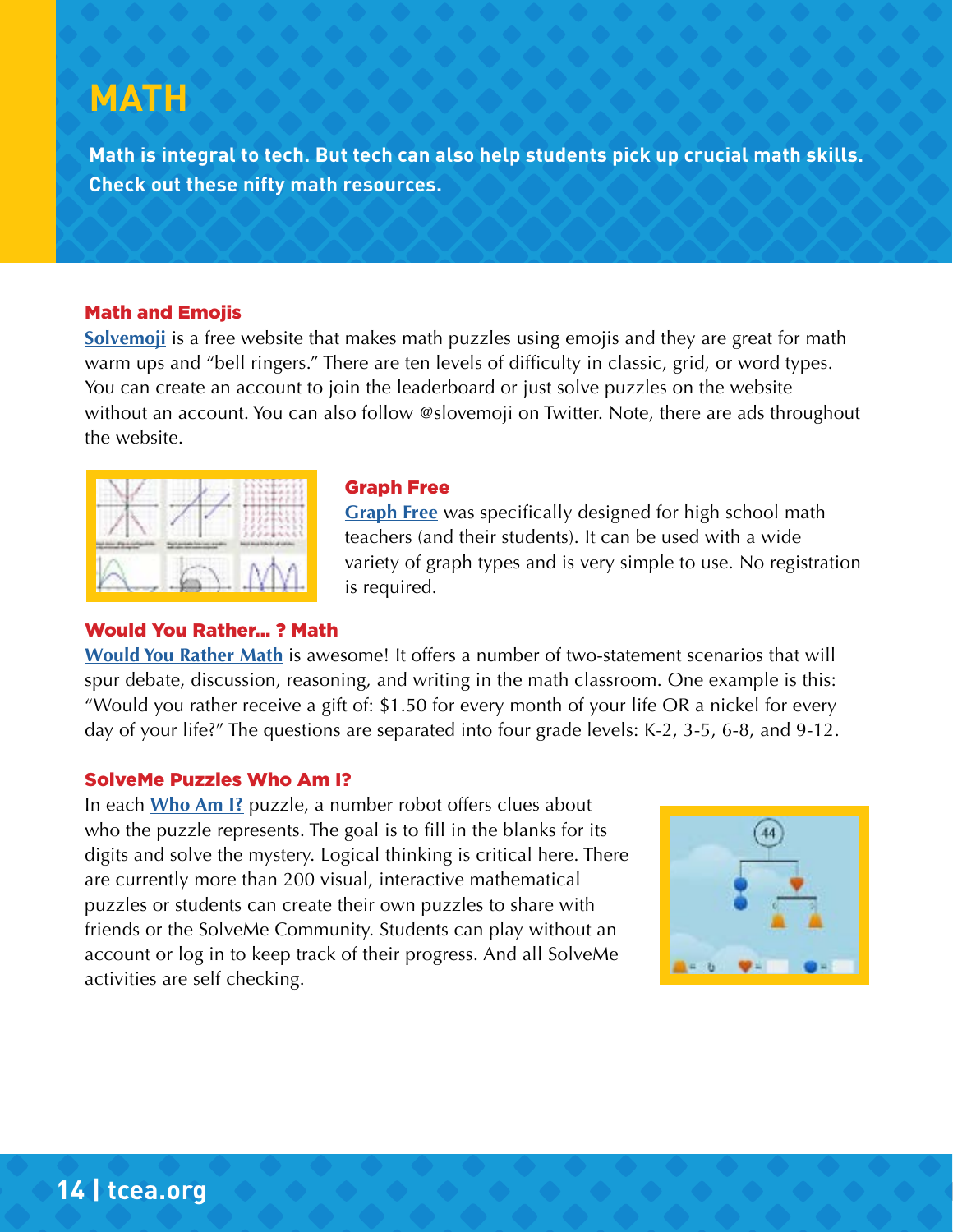#### SolveMe Mobiles

**[This great tool](https://solveme.edc.org/Mobiles.html)** provides equations practice using mobiles. Imagine a hanging sculpture made with shapes, strings, and beams. The beams and strings are weightless, but the shapes have weight. Students can also create their own mobiles for others to solve.

#### SolveMe MysteryGrid

**[MysteryGrid](https://solveme.edc.org/mysterygrid/)** is another great math logic tool. To solve a mystery grid puzzle, place all the tiles on the grid so that every row and every column contains exactly one type of tile, and so that the tiles fit the clues.

#### Autograph 5

**[Autograph 5](https://completemaths.com/autograph)** is free, downloadable software for high school math teachers (and their students). It allows you to visualize math problems in 2D and 3D designs with the click of a button.

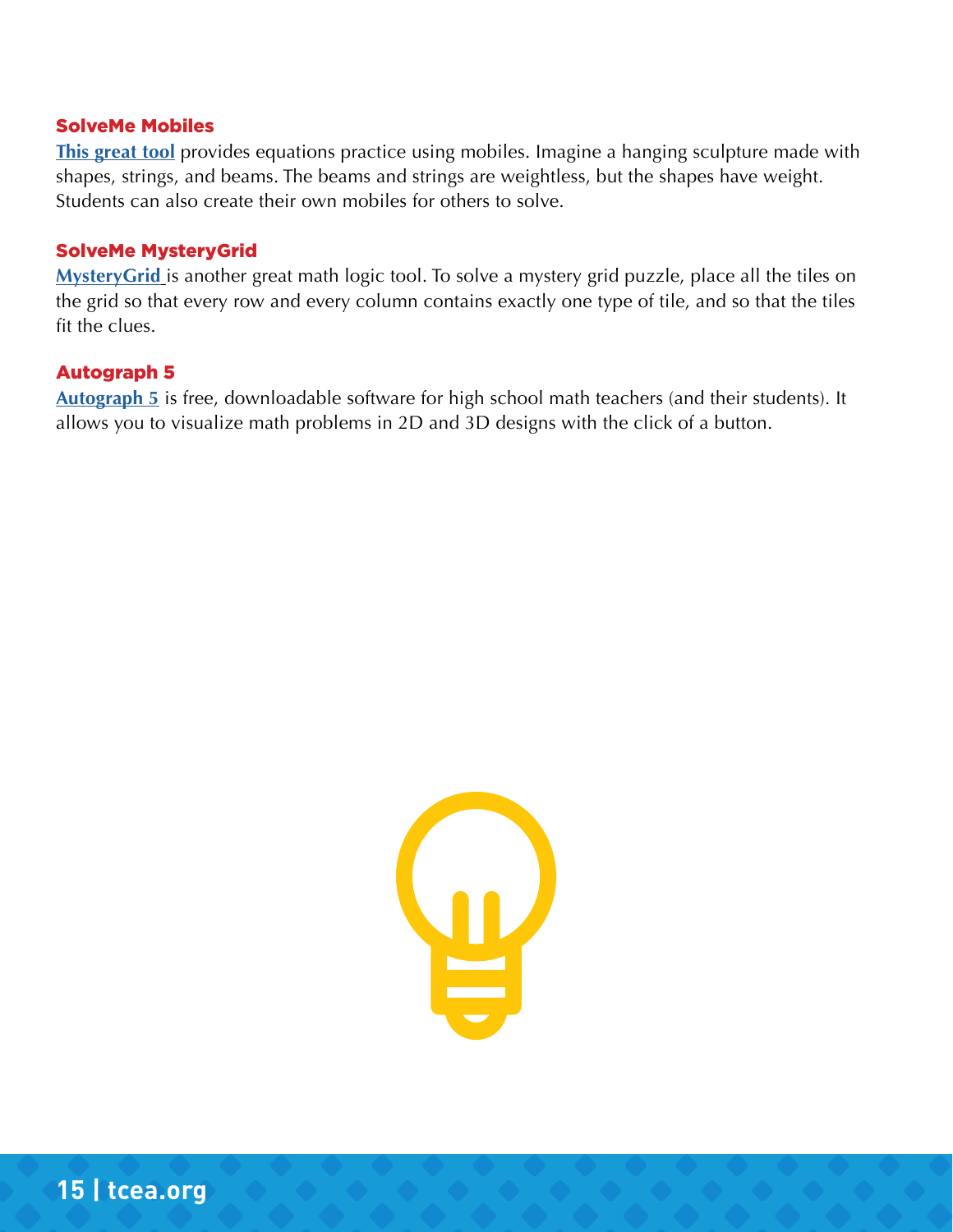## **SEL AND COLLABORATION**

**Some learning is subject-specific. But no matter the level or topic, building positive relationships is a requirement of learning. These resources are perfect for building healthy learning relationships.**

#### Collabrify Suite of Educational Productivity Apps

The University of Michigan and the University of North Texas offer this completely **[free suite of](https://www.imlc.io/)  [apps](https://www.imlc.io/)** for student collaboration and learning specifically designed for those in grades 1-6. The apps include:

**Collabrify PDF Pal Collabrify Chart Collabrify KWL Collabrify Writer Collabrify Flip Book Collabrify Map**

The tools are all device agnostic and will work on any device. They also offer, again for free, tools for the 1:1 classroom for the same ages of students that includes Collabrify Lesson Builder, Collabrify Lesson Launcher, Collabrify Dashboard, and eHallway (safe chat rooms for conversations).

#### Puzzle Party

Another great tool from Google Arts and Culture, **[Puzzle Party](https://artsandculture.google.com/experiment/puzzle-party/EwGBPZlIzv0KRw)** has you work together digitally to create great artistic pieces as a virtual puzzle. There are three different levels of puzzle play; the more pieces there are, the harder the puzzle is. Share the link to the puzzle via Google Classroom or email. (Please note that some of the artwork may include nudity. The teacher can select the piece to be the puzzle, however, and ensure that it is safe.)

#### A Collaborative Whiteboard

**[Whiteboard.Chat](https://www.whiteboard.chat/)** is a free online drawing tool. The teacher can see the drawings or work of multiple students at the same time, making it perfect for the classroom. You can connect up to 100 people to a board, which is fantastic. And the teacher can share one copy of a PDF document and it will automatically generate individual, multi-page workbooks for each student to use.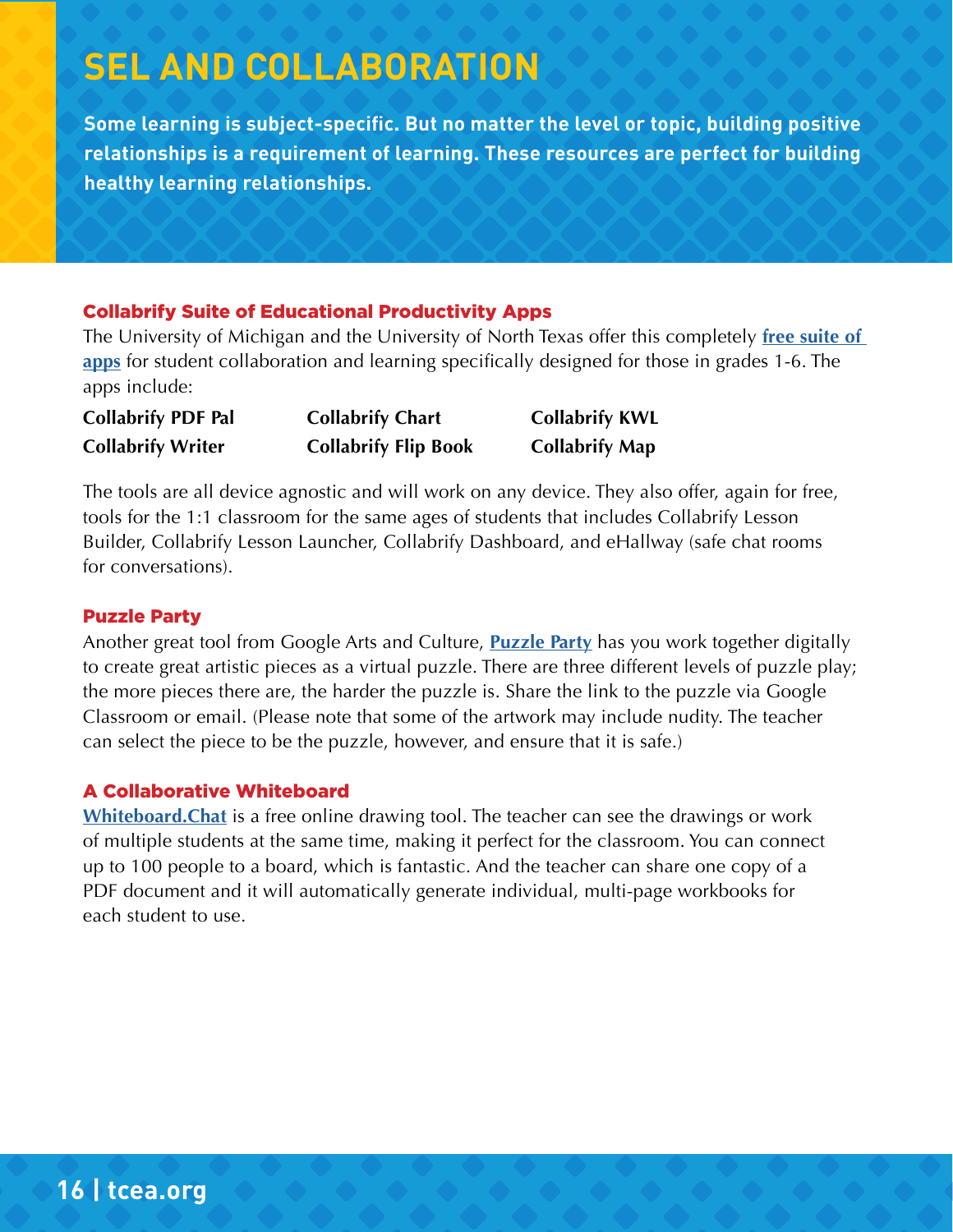#### Another Great Puzzle Tool

**[Jigsaw Explorer](https://www.jigsawexplorer.com/)** is a great website for online jigsaw puzzles. They have a large selection of premium online jigsaw puzzles that are free — and they add two more each day. You can use a multiplayer mode to play with family and friends. You can also create and share puzzles using your own photos. All of the photos used for the puzzles are safe for students.



#### Circle-Based Visuals with Circly

**[Circly](https://circlyapp.com/remote-learning-remote-teaching-tool.html)** is a free web-based tool that allows you to create simpler ways of looking at complex topics. The teacher or students can drag-and-drop circles anywhere on the screen to create connections between ideas or topics. The tool is extremely colorful and fun to use.